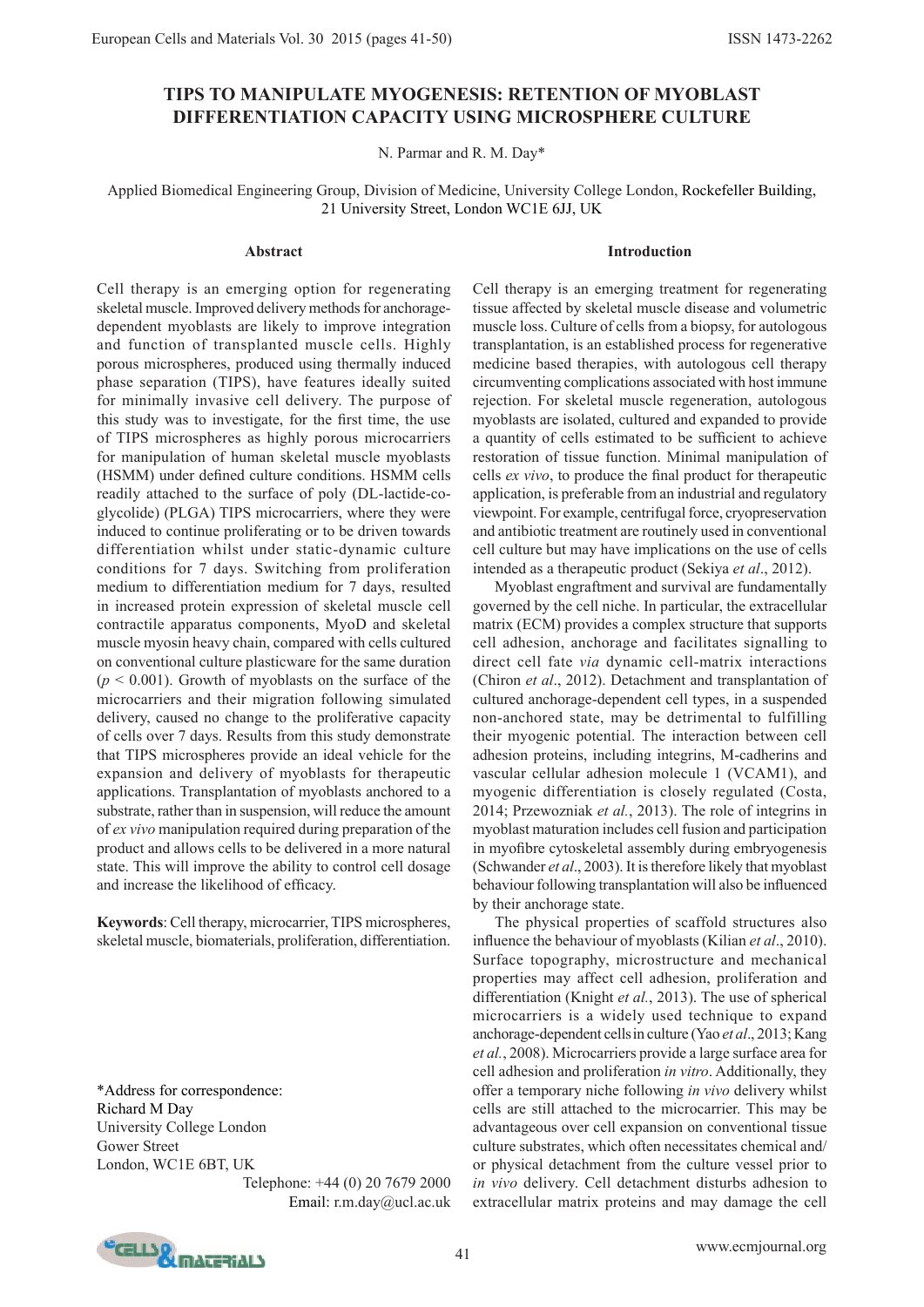membrane, resulting in reduced viability and suboptimal cellular products(Gilbert *et al*., 2006; Ahmadi *et al*., 2011).

We have developed a novel polymeric microsphere technology for use as a minimally invasive scaffold and delivery system for cells and drugs (Blaker *et al.*, 2008a; Blaker *et al*., 2008b; Ahmadi *et al*., 2011). The microspheres are composed of poly (D, L-lactide-coglycolide) (PLGA), a biocompatible and biodegradable material, and are prepared using thermally induced phase separation (TIPS).

The aim of the current study was to investigate the attachment of primary cultures of human skeletal muscle myoblasts to TIPS microcarriers under specific culture conditions that induce either cell proliferation or differentiation, with a view to using cellularised TIPS microspheres as a therapeutic system.

### **Materials and Methods**

### **Manufacture of TIPS microspheres**

PLGA TIPS microcarriers were prepared as previously described (Ahmadi *et al*., 2011). Poly (D, L-lactideco-glycolide) 75:25 (Purasorb PDLG7507, Purac Biomaterials, Gorinchem, Netherlands) was dissolved in dimethylcarbonate (1:24 (w/v)) (Sigma-Aldrich) using magnetic stirring overnight. The polymer solution was fed into a Nisco Encapsulator Unit (Nisco Engineering, Zurich, Switzerland) by a syringe pump (Harvard Apparatus, Kent, UK), connected by a silicone tube, at a constant rate of 3 mL min-1. The vibration frequency of the nozzle was kept at 1.80 kHz and the amplitude of frequency at 100 %. The polymer droplets were delivered through a 150  $\mu$ m sapphire nozzle.

Polymer droplets were collected in a polyethylene beaker containing 250 mL of liquid nitrogen. The frozen droplets were equilibrated in the liquid nitrogen, transferred to 50 mL Falcon™ tubes (BD Biosciences, Oxford, UK) and stored frozen at -80 °C for 10 min. Samples were freeze-dried (MicroModulyo, Fisher Scientific) for 24 h to allow sublimation of residual dimethylcarbonate. For the experiments conducted in the current study PLGA TIPS microcarriers were sieved to produce microspheres with a mean diameter of  $337.5 \pm 87.5$  µm.

## *Attachment of human skeletal muscle myoblasts to TIPS microspheres*

Microspheres were added to 1.5 mL microfuge tubes (Eppendorf, Hamburg, Germany) at 80 ± 5 *per* tube. Industrial methylated spirit contains 99 % ethanol and 1 % methanol, which was used as an alternative to pure ethanol for this set of experiments. A solution of 70 %  $(v/v)$  industrial methylated spirit (IMS) (99 % ethanol, 1 %

methanol) in deionised water and proliferation medium  $(1:5 \text{ v/v})$  was added to the microspheres sequentially and centrifuged at 14,000 rpm, followed by incubation at 37 °C for 18 h.

Human primary human skeletal muscle myoblast cells (Lonza, Basel, Switzerland) were cultured in proliferation medium consisting of Ham's F10 medium (Gibco, Carlsbad, USA) containing 20 % foetal bovine serum (FBS) (Gibco, Carlsbad, USA), 100 U/mL penicillin and 100 μg/mL streptomycin, 0.25 μg/mL amphotericin B (Sigma-Aldrich, Dorset, UK), 10 ng/mL basic fibroblast growth factor (bFGF) (Peprotech, New Jersey, USA) and incubated at 37 °C, 5 %  $CO_2$ .

For HSMM cell attachment to TIPS microspheres, cells were trypsinised, counted and adjusted to  $1 \times 10^6$  cells *per* 1 mL. The culture medium-alcohol solution was removed and the microspheres were washed twice with 500 µL PBS before adding 500 µL proliferation medium. Microspheres in medium were transferred into individual wells of a 96-well ultra-low attachment plate (Corning, New York, USA). A cell suspension of 40,000 cells in a total volume of 100 µL was added to each well containing microspheres and incubated at 37  $\degree$ C, 5 % CO<sub>2</sub> on a microplate shaker (SciQuip, Shropshire, UK). The plate was shaken for 1 min at 250 rpm. The plate was subsequently shaken at the same speed for 1 min *per* h throughout the incubation period.

## *Culture of HSMM on TIPS microspheres in proliferation and differentiation medium*

PLGA TIPS microspheres and cells were prepared for attachment and incubation in proliferation medium as described above. Cells were maintained for 1 or 7 d in 100 µL of proliferation medium under static-dynamic incubation conditions with the culture medium being replaced every 2 d (Pavlath, 1996) (Table 1).

Cellularised microspheres were incubated in Differentiation Medium 1, consisting of Dulbecco's Modified Eagle's Medium (DMEM) (Sigma-Aldrich, Dorset, UK), 2 % horse serum (Gibco, Carlsbad, USA), 2 mM L-glutamine (Sigma-Aldrich, Dorset, UK), 100 U/ mL penicillin (Sigma-Aldrich, Dorset, UK), 100 μg/ mL streptomycin (Sigma-Aldrich, Dorset, UK) for 24 h. After, Differentiation Medium 1 was replaced with 100  $\mu$ L Differentiation Medium 2 containing 15 % horse serum in DMEM and changed every 2 d for 7 d (Pavlath, 1996) (Table 1).

### **Measurement of HSMM cell proliferation**

HSMM cells were attached to TIPS microspheres in 24 well ultra-low attachment plates under static-dynamic culture conditions. To each well 3 mL of proliferation medium was added and samples were incubated for 1, 3, 5 and 7 d with the culture medium changed every

**Table 1**. Composition of primary human skeletal muscle myoblast culture medium for proliferation and

| <b>Proliferation medium</b>        | Differentiation medium 1         | <b>Differentiation 2</b>         |  |
|------------------------------------|----------------------------------|----------------------------------|--|
| Ham's F-10 Medium                  | Dulbecco's Modified Eagle Medium | Dulbecco's Modified Eagle Medium |  |
| 20 % Foetal calf serum             | 2 % Horse serum                  | 15 % Horse serum                 |  |
| $1\%$ pen./strep.                  | 2 mM L-glutamine                 | 2 mM L-glutamine                 |  |
| $10 \text{ ng/mL bFGF}$            | 100 U/mL penicillin              | $100$ U/mL penicillin            |  |
| $0.1 \text{ µmol/L}$ dexamethasone | $100 \mu$ g/mL streptomycin.     | $100 \mu g/mL$ streptomycin.     |  |

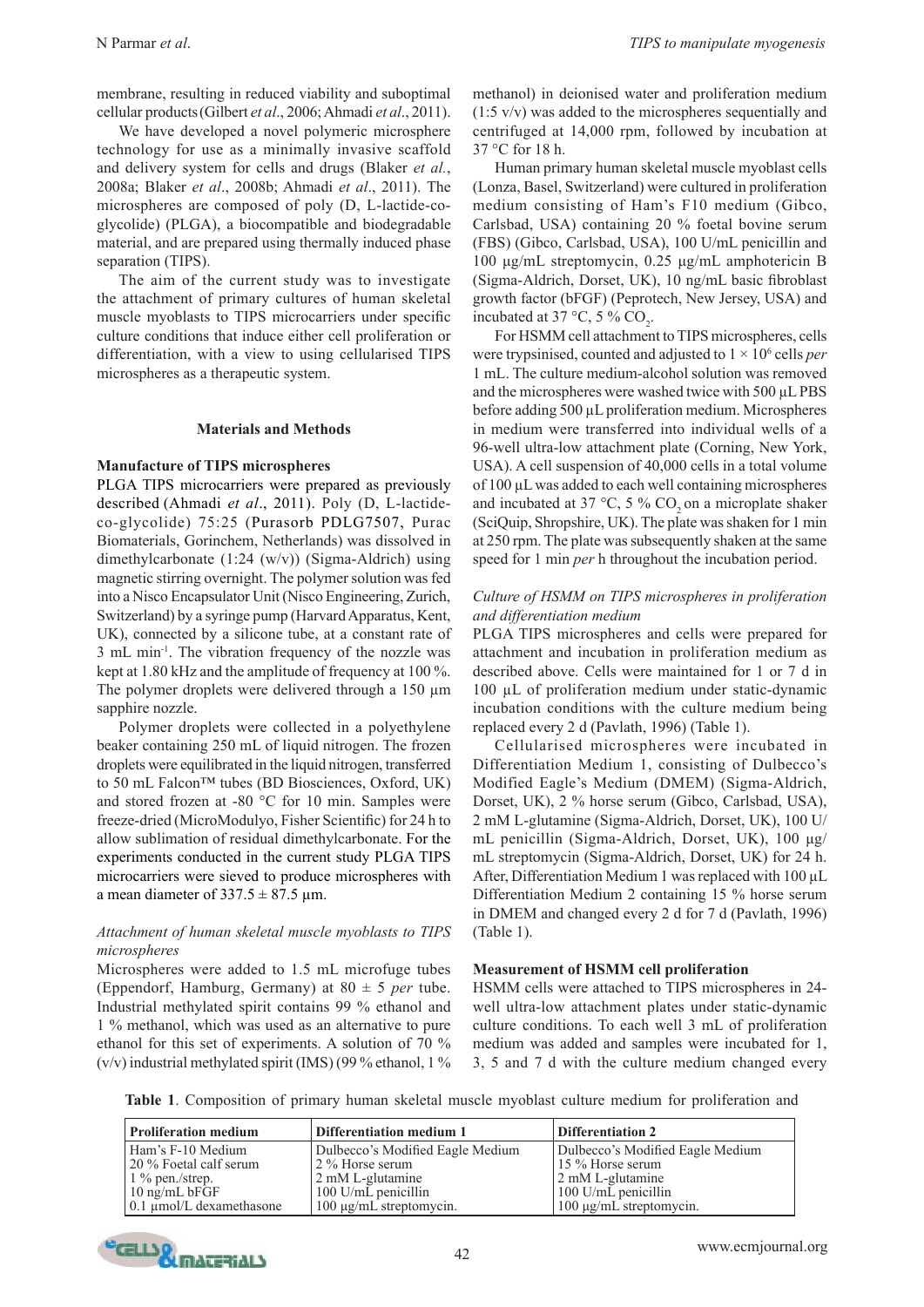2 d. A BrdU-ELISA assay was performed following the manufacturer's instructions (Roche, Basel, Switzerland). The microspheres were transferred from the ultra-low attachment plates into sterile microfuge tubes. To limit the interference of the microspheres, the amount of BrdUincorporated into proliferating cells in the HSMM attached to the TIPS microspheres was analysed using colourimetric detection of the supernatant product at 490 nm using a colourimetric plate reader (Multiskan, Thermo Scientific, Massachusetts, USA).

## **In-cell Western analysis for skeletal muscle cell phenotype markers in HSMM attached to TIPS microspheres**

HSMM attached to the surfaces of TIPS microspheres incubated for either 1 d in proliferation medium, 7 d in proliferation medium, or 7 d in differentiation medium, or HSMM attached to tissue culture plastic for either 1 d in proliferation medium, 7 d in proliferation medium, or 7 d in differentiation medium, were washed in PBS followed by fixation in 4 % formaldehyde in PBS for 30 min. Cells were permeabilised by washing five times in 0.1 % Triton X-100 in PBS for 5 min *per* wash. Non-specific binding was blocked using Odyssey blocking buffer (Li-Cor Biosciences, USA) for 1 h at room temperature. The samples were incubated with antibodies to Ki67 (0.2 mg/ mL), Pax7 ( 1 mg/mL), MyoD (1 mg/mL), myogenin (0.1 ng/mL) (Sigma-Aldrich, Dorset, UK), or skeletal muscle myosin heavy chain (30 μg/mL; Developmental Studies Hybridoma Bank, University of Iowa, Iowa, USA) at 4 °C overnight. Samples were washed extensively in PBS containing 0.1 % Tween 20 five times for 5 min *per* wash. Samples were incubated with IR Dye 800 CW secondary antibody (1:800) with CellTag™ 700 stain (1:500) (Li-Cor Biosciences, Cambridge, UK) in Odyssey blocking buffer for 1 h at room temperature. The TIPS microspheres did not cause interference with the infrared detection of the protein detection. The number of cells attached to the TIPS microspheres and in a monolayer was normalised using the CellTag™ 700 stain, which was also used for well-to-well variation between the samples. Samples were extensively washed in PBS containing Tween 20 for 5 min *per* wash.

After a final wash all liquid was removed and the plate was scanned on the Odyssey Classic Infrared Imaging System (Li-Cor Biosciences, Cambridge, UK) using both 700 nm and 800 nm detection channels at 169 nm resolution, medium quality with a focus offset of 4.0 mm. Quantitative in-cell Western analysis was performed using Image Studio Lite version 3.1 (Li-Cor Biosciences, Cambridge, UK).

## **qPCR analysis for skeletal muscle cell phenotype markers in HSMM attached to TIPS microspheres**

TRIzol (Invtrogen, Paisley, UK) was used to extract RNA from HSMM attached to TIPS microspheres and incubated for either 1 d in proliferation medium, 7 d in proliferation medium, or 7 d in differentiation medium, or HSMM attached to tissue culture plastic either for 1 d in proliferation medium, 7 d in proliferation medium, or 7 d in differentiation medium. RNA content was quantified using a Nandrop 2000 system (Thermo Scientific, Surrey, UK). Total RNA was reverse transcribed using the Verso™ cDNA kit (Thermo Scientific, Surrey, UK) to generate complementary DNA from total RNA. Samples were measured for 1 ng/µL total RNA. Real time PCR measurements were analysed relative to the internal control, GAPDH on a Roche LightCycler® II 480 system (Roche, Basel, Switzerland). Each reaction was performed in duplicate and contained 10 pmol of specific primers (Table 2), SYBR Green Mastermix (Roche, Basel, Switzerland) and 1 µL cDNA in a 20 µL total reaction volume. A control consisting of water without cDNA was also included. Cycle threshold (Ct) values were obtained for each gene of interest and calculated relative to GAPDH as the internal standard to be represented as ∆Ct values. The calculated relative gene expression was normalised to controls of GAPDH expression level of 1.0.

## **Aspect ratio analysis of HSMM on TIPS microspheres**

HSMM cells were attached to TIPS microspheres using static-dynamic incubation in 96-well plates. An equivalent number of cells *per* unit surface area were attached to the surface of 22 mm diameter gelatin-coated glass coverslips (VWR, Leicestershire, UK) (Table 3). Cells were incubated

**Table 2**. Human skeletal muscle myoblast forward and reverse primers for qPCR.

| Gene         | <b>Forward Primer</b>        | <b>Reverse Primer</b>       |  |
|--------------|------------------------------|-----------------------------|--|
| <b>Ki67</b>  | AATACGTGAACAGGAGCCAGC        | GTTGTTCCCTGAGCAACACTG       |  |
| Pax7         | <b>ACTGTGCCCTCAGGTTTAGTG</b> | CGTCGTCCTCCTTCTTGTCC        |  |
| <b>MyoD</b>  | <b>CTTGAGGGGCTAGGTTCACG</b>  | TGGGTTACGGTTACACCTGC        |  |
| Myogenin     | <b>GATCATCTGCTCACGGCTGA</b>  | CAGATGATCCCCTGGGTTG         |  |
| <b>SkMHC</b> | AGCGTGAGCTGGAAGATGTC         | <b>GCCCTCCTCTAGTCGGAAGA</b> |  |

**Table 3**. Calculation of cell seeding for accurate representation of cell number on the surface area of TIPS microsphere and tissue culture plastic control. The average number of cells attached *per* microsphere, within the 250-425 µm size range, was used to calculate the relative surface area coverage for a 12-well cover slip.

| <b>Attachment object</b> | <b>Smallest microsphere</b> | Largest microsphere | Average microsphere | 12-well coverslip |
|--------------------------|-----------------------------|---------------------|---------------------|-------------------|
| Diameter $(\mu m)$       | 250                         | 425                 | 337.5               | 22.100            |
| Radius $(\mu m)$         | 25                          | 212.5               | 168.75              | 11050             |
| Surface area $(\mu m)$   | 196.000                     | 567,000             | 358,000             | 1,530,000,000     |
| Cell No. at 1 d          |                             |                     | 647                 | 2,765,111         |

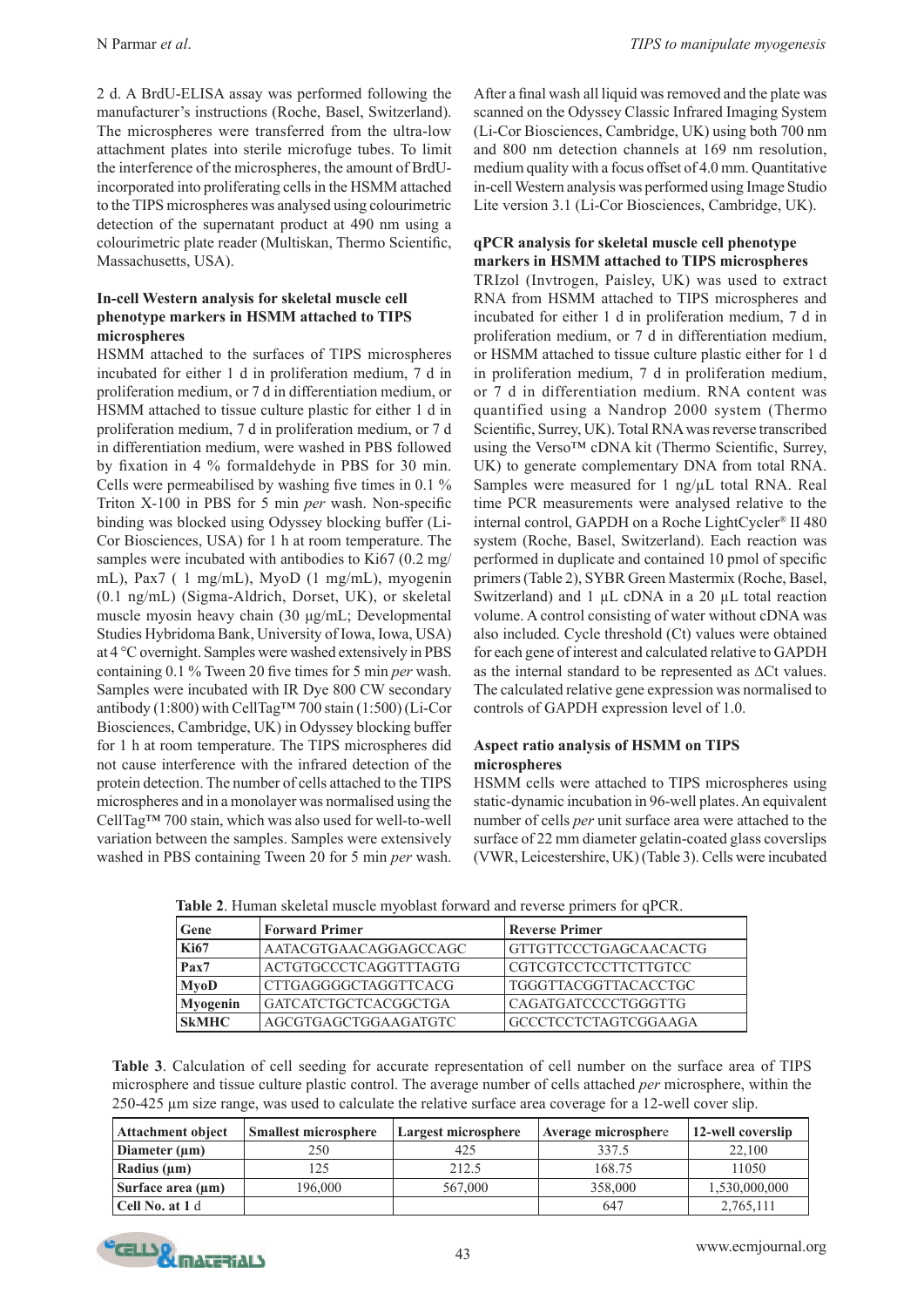on TIPS microspheres for 1, 3, 5 and 7 d under staticdynamic incubation conditions in proliferation medium. Culture medium was replaced every 2 d. Cells were washed and fixed in 4 % formaldehyde prior to phalloidin staining. Briefly, cells were washed, permeabilised in 0.1 % for 5 min in Triton X-100, blocked in 1 % bovine serum albumin for 30 min and incubated in Alexafluor-488 Phalloidin methanolic solution (Molecular Probes, Life Technologies, Carlsbad, USA) diluted in PBS for 20 min at room temperature. Samples were mounted onto a microscope slides in DAPI mountant (Vectashield, Vector Laboratories, Peterborough, UK). Images were acquired using a Leica SP8 confocal microscope (Leica, Solms, Germany) and the aspect ratio was calculated from cell length divided by cell width using the measurement tool in ImageJ.

### **Statistical analysis**

All experiments were analysed in replicates of five of the same cells, unless stated otherwise. The data were analysed using the unpaired two-tail Student's *t*-test and one-way ANOVA using GraphPad Prism v.6.00 statistical software (GraphPad Software, San Diego, USA). The data were presented as mean  $\pm$  standard deviation. A *p* value of  $\leq$  0.05 indicated statistical significance.

### **Results**

## **Proliferation of HSMM Attached to TIPS microspheres**

The proliferation of HSMM cultured on TIPS microspheres in proliferation medium at days 1, 3, 5 and 7 was measured using a BrdU-ELISA. The assay was performed on aliquots of TIPS microspheres incubated under static-dynamic conditions (Fig. 1). The proportion of proliferating HSMM cells remained consistent when cultured on TIPS microspheres over 7 d. No significant difference was observed between groups.

### **Characterisation of phenotypic status of HSMM on TIPS microspheres**

## *In-cell Western analysis of skeletal muscle cell phenotype markers*

HSMM cells were cultured on TIPS microspheres for 1 and 7 d in proliferation medium and 7 d in differentiation medium. Cells incubated on conventional flat tissue culture substrates for each group were analysed in parallel. Protein expression of myogenic regulatory factors in HSMM under proliferation and differentiation conditions was measured using in-cell Western analysis and quantified relative to cell number using the housekeeping CellTag 700™ protein. The signal intensity for each specific protein probed for was calculated *per* cell by normalising signal to cell number (Fig. 2a-e). Myoregulatory factor protein expression in HSMM attached to TIPS microspheres incubated in differentiation medium for 7 d exhibited higher values for Ki67 (*p* < 0.01), Pax7 (*p* < 0.005), MyoD (*p* < 0.001), myogenin ( $p < 0.001$ ) and skeletal muscle myosin heavy chain  $(p < 0.001)$  compared with HSMM attached to TIPS microspheres at day 1. HSMM attached to TIPS

## **HSMM Proliferation on TIPS Microspheres**



**Fig. 1**. Proliferation of human skeletal muscle myoblasts on TIPS microspheres over 1-7 d in proliferation medium under static-dynamic incubation conditions. TIPSattached myoblasts showed consistent proliferation over 7 d in proliferation medium.

microspheres and incubated in proliferation medium for 1 or 7 d showed no difference in myoregulatory factor expression between the different time points.

*qPCR analysis of skeletal muscle cell phenotype markers*  The phenotypic status of HSMM attached to TIPS microspheres was quantitatively analysed for myoregulatory factor expression using qPCR. HSMM attached to TIPS microspheres were incubated in proliferation medium for 1 or 7 d, and in differentiation medium for 7 d before qPCR was performed using relative quantification at day 1. Control groups consisting of cells attached to conventional tissue culture plastic surfaces were also analysed. All data were compared to GAPDH gene expression and compared with the Ct cycle of the calibrator obtained with the cells incubated on TIPS microspheres for 1 d (Fig. 3a-e). The expression of Ki67 did not change in HSMM cells attached to TIPS microspheres between days 1-7. HSMM attached to TIPS microspheres expressed Pax7, MyoD and myogenin at significantly higher levels in samples incubated for 7 d in proliferation and differentiation medium compared with the expression at day 1. The relative expression of skeletal muscle myosin heavy chain in HSMM attached to TIPS microspheres cultured for 7 d in differentiation medium resulted in a 14-fold increase compared with expression in HSMM on TIPS microspheres at day 1.

## **Aspect ratio analysis of HSMM on TIPS microspheres**

The effect of culturing HSMM on TIPS microspheres on the cell morphology was explored using cell aspect ratio analysis of phalloidin-stained cells and compared with HSMM attached to tissue culture plastic surfaces (Fig. 4). Quantitative analysis of aspect ratio indicated that cells incubated in proliferation medium and differentiation medium for 7 d had a higher aspect ratio  $(p < 0.01)$ , compared with cells cultured on tissue culture plastic under the same conditions. Confocal microscopy revealed the cell cytoskeleton to be morphologically elongated, when cultured on TIPS microspheres for 7 d, compared with

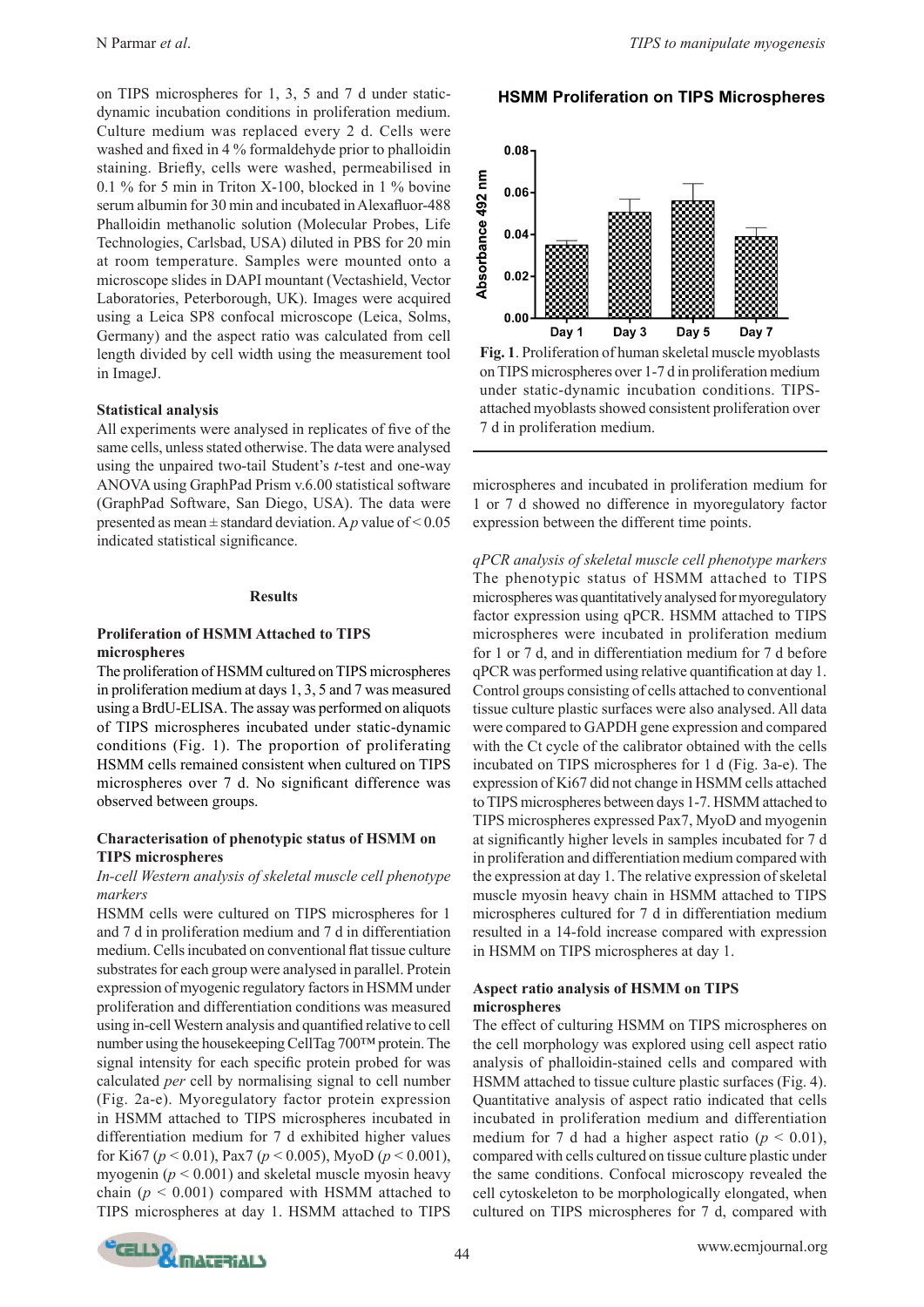

**Fig. 2**. Protein expression levels of (**a**) Ki67, (**b**) pax7, (**c**) MyoD, (**d**) myogenin and (**e**) skeletal muscle myosin heavy chain in HSMM attached to TIPS microspheres *versus* expression in HSMM attached to tissue culture plastic surfaces Relative expression in all groups was compared with HSMM attached to TIPS microspheres after 1 d in proliferation medium (\**p* < 0.05, \*\**p* < 0.01, \*\*\**p* < 0.005,  $***^*p < 0.001$ ).

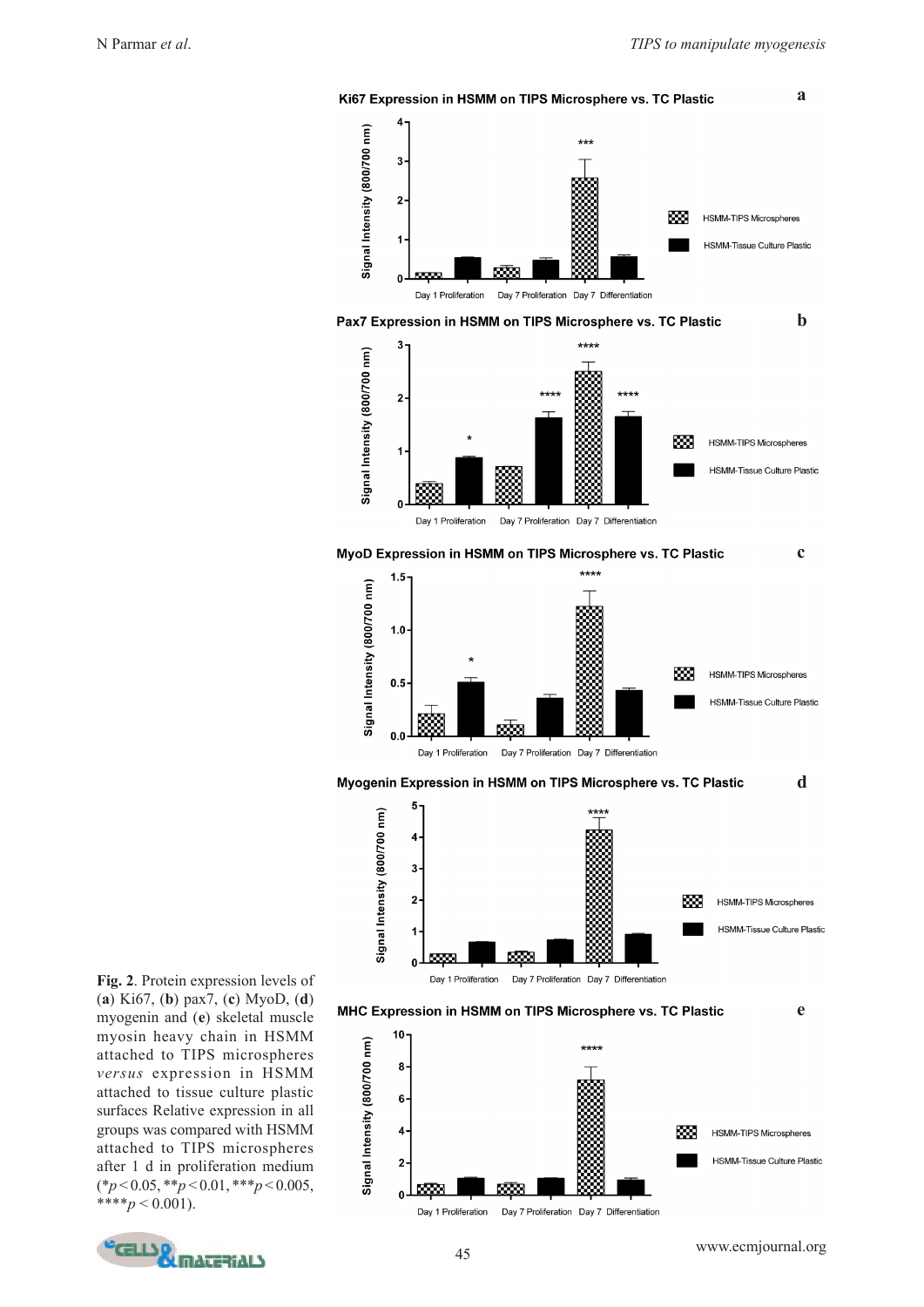Ki67 Expression in HSMM on TIPS Microspheres vs. **Tissue Culture Plastic** 



MyoD Expression in HSMM on TIPS Microspheres vs.



**Fig. 3**. mRNA expression levels of (**a**) Ki67, (**b**) pax7, (**c**) MyoD, (**d**) myogenin and (**e**) skeletal muscle myosin heavy chain mRNA in HSMM attached to TIPS microspheres *versus* expression in HSMM attached to tissue culture plastic surfaces. HSMM cultured on tissue culture plastic in proliferation medium for 1 and 7 d or in differentiation medium for 7 d served as controls. Relative expression in all groups was compared with HSMM attached to TIPS microspheres after 1 d in proliferation medium (\**p* < 0.05, \*\**p* < 0.01, \*\*\**p* < 0.005, \*\*\*\**p* < 0.001).

the cytoskeleton arrangement of cells cultured on tissue culture plastic for the same period of time. Cells cultured on tissue culture plastic in differentiation medium for 7 d were also significantly elongated, compared with cells cultured on tissue culture plastic for 1 d in differentiation or proliferation medium ( $p < 0.05$ ).

#### **Discussion**

## **Characterisation of HSMM attached to TIPS microspheres**

Delivery of myoblasts to treat skeletal muscle injury often requires cell expansion *in vitro*. Cell delivery using 3D scaffolds has previously been used for proliferation *in vitro* (Knight *et al*., 2013; Chang *et al*., 2007). The role





Myogenin Expression in HSMM on TIPS Microspheres vs. **Tissue Culture Plastic** 



Myosin Heavy Chain Expression in HSMM on TIPS Microspheres vs. Tissue Culture Plastic



of a scaffold is to provide a template for regenerating tissue and may influence cell behaviour. This includes cell attachment, migration, proliferation, and differentiation to a specific cell phenotype, which could impact on the rate of tissue formation and efficacy of the treatment (Smith *et al*., 2009; Wei and Ma, 2008). In the current study the effect of attaching HSMM cells to TIPS microspheres was investigated in the context of their phenotypic status. A proliferation assay, measuring incorporation of BrdU into DNA of proliferating cells, revealed no significant change to cell proliferation during 1-7 d incubation in proliferation medium. This finding would suggest that HSMM retain their proliferative status when cultured on the surface of TIPS microspheres and do not spontaneously differentiate. This could be of value during a bioprocessing and therapeutic setting, which may facilitate tissue regeneration

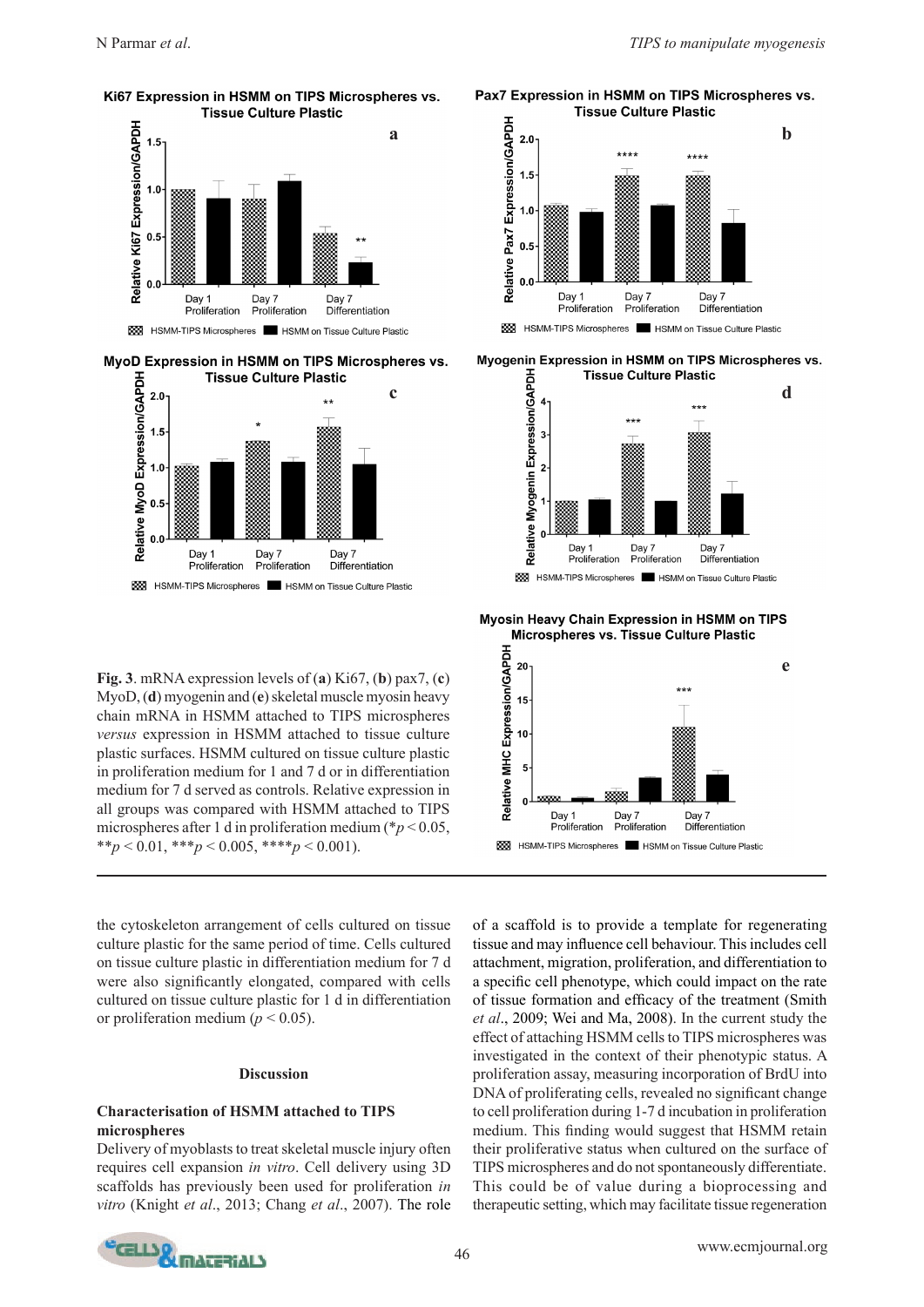



**Fig. 4**. (**a**) Cell aspect ratio of HSMM attached to TIPS microspheres *versus* HSMM attached to conventional tissue culture plastic surfaces. HSMM were cultured in proliferation medium for either 1 or 7 d or in differentiation medium for 7 d. Changes to the aspect ratio under different culture conditions were compared with cells attached to the surface of TIPS microspheres in proliferation medium, after incubation in proliferation medium for 1 d ( $p$  < 0.05, \*\**p* < 0.01). (**b**) DAPI/Phalloidin-stained human skeletal muscle myoblasts attached to TIPS microspheres (100 μm scale bar).



in a clinical setting. A void of defective tissue requires a sufficient mass of cells for replacement of the previously lost injured tissue.

## **Manipulation of phenotypic lineage**

A current challenge for cell based therapy products is the control of cell fate upon transplantation (Ankrum *et al*., 2014). For muscle regeneration, it is currently uncertain whether it is preferable for cells to be transplanted in a proliferative state as myoblasts, or differentiated as myotubes or myofibres. In culture, the presence of myotubes will eventually induce the cessation of cell proliferation. *In vivo*, this could also be influenced by the release of cytokines and other factors present at the site of injury (Chiron *et al*., 2012). The current study demonstrates it is possible to manipulate the phenotype of myoblasts attached to TIPS microspheres *in vitro* under defined conditions.

Myoblast differentiation was initiated by the addition of 2 % horse serum, which leads to an increased level of MyoD that stimulates creatine phosphokinase activity and formation of contractile apparatus (Zalin, 1972; Lawson and Purslow, 2000; Yeh *et al*., 2014). Cells attached to TIPS microspheres, cultured in differentiation medium, exhibited an increase in myoregulatory factors Ki67, pax7, myogenin, and myosin heavy chain. The co-expression of markers of proliferation and differentiation after

incubation in differentiation medium, suggests that these incubation conditions result in phenotypic heterogeneity in the cells attached to the microspheres. The mixed phenotype corresponds with data available from the cell product manufacturer that indicated the cells were > 60 % desmin positive (Lonza). Delivery of a phenotypically heterogeneous population of HSMM on TIPS microspheres may be beneficial, by offering engraftment of cells with contractile apparatus as well as more proliferative cells that could further increase the number of cells at the target site. Interestingly, MyoD expression was not increased in HSMM attached to TIPS microspheres incubated in differentiation medium. Previous studies have shown that in a heterogeneous population of myogenic cells, MyoD expression may be reduced as reserve cells are generated to delay further differentiation (Yoshida *et al.*, 1998).

Myoblast differentiation is a multifaceted process that implicates withdrawal from the cell cycle and morphological changes that include elongation, alignment and fusion of myoblasts to form multinucleated myofibres. HSMM mRNA analysis of myogenic regulatory factors demonstrated increased expression of myogenin and myosin heavy chain in cells cultured on tissue culture plastic in differentiation medium. This was translated to a significant increase in the protein expression of myosin heavy chain in HSMM attached to TIPS incubated in differentiation medium for 7 d. The increased expression

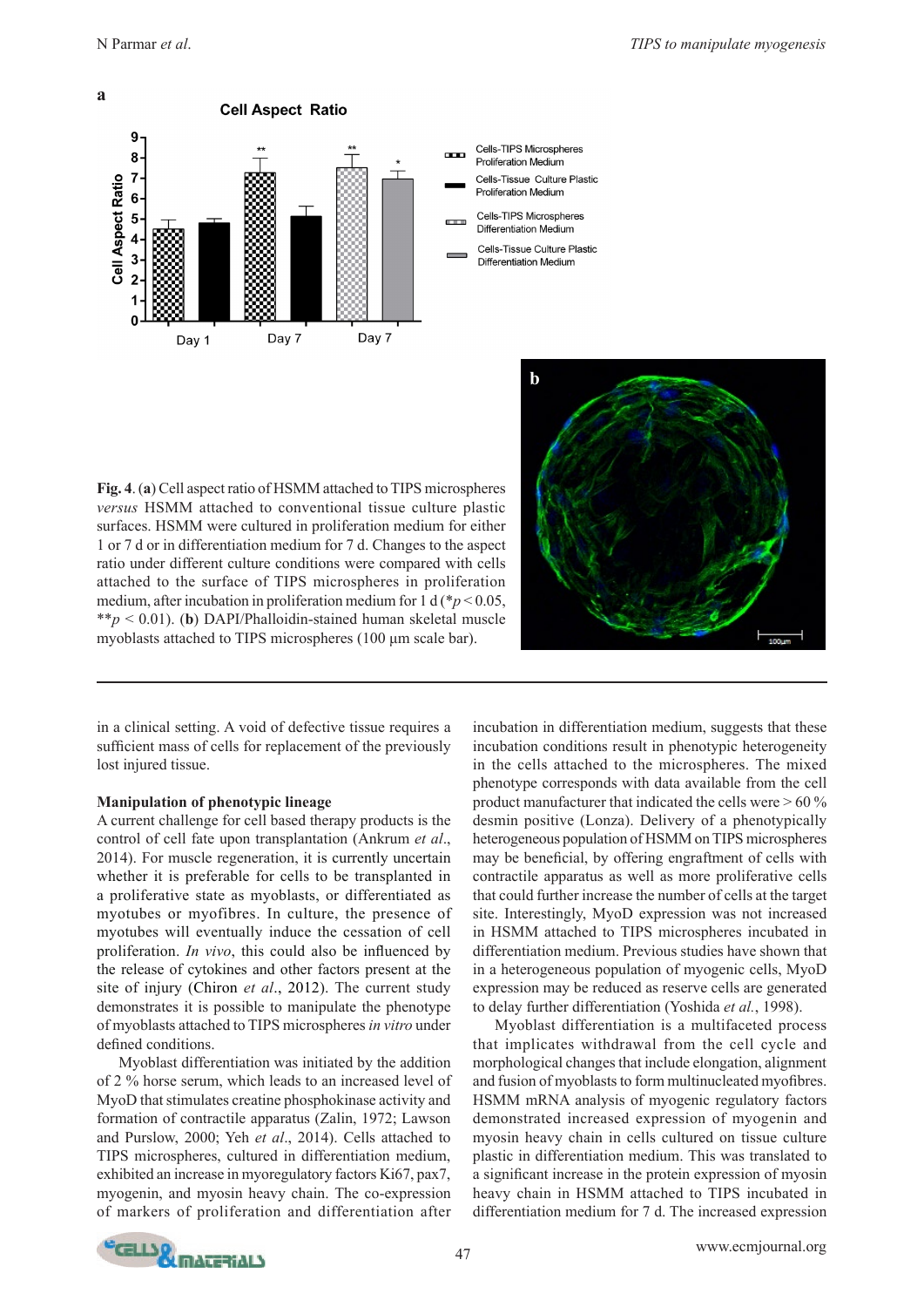of myosin heavy chain in HSMM cells attached to the microspheres may be due to differences in the surface topography or substrate stiffness offered by microspheres compared with tissue culture plastic. Substrate stiffness has important implications for muscle regeneration strategies. For example, sarcomeres will not form *in vitro* unless myoblasts grow on a surface with stiffness representative of physiological muscle stiffness (Engler *et al*., 2004). The experiments conducted were based on repeats from one cell donor. Moving forward with this research will require further characterisation of cells attached to the TIPS microspheres using different cell donors.

Delivery of myoblasts on a 3D structure may enhance the survival of transplanted cells. A current limitation for many cell based therapies is the lack of a sufficient vascular supply to sites of cell transplantation (De Coppi *et al*., 2005). It is estimated that cells need to be no more than 0.1 mm away from a capillary to receive oxygen and nutrients as well as to remove waste products (Goodsell, 2003). Packing of the TIPS microspheres results in an open scaffold structure with predictable interstices between adjacent particles. This will facilitate the passage of nutrients and waste, increasing the likelihood of cell survival.

### **Cell elongation on TIPS microspheres**

The current study investigated changes to the aspect ratio of myoblasts attached to TIPS microspheres under proliferation and differentiation conditions. Cell aspect ratio is calculated by dividing cell height by cell width and used to quantify cytoskeletal arrangement. This has previously been used by (Crouch *et al*., 2009), to study the anisotropic and geometric cell behaviour in relation to biomaterial surface topography (Crouch *et al.*, 2009). HSMM were observed to have elongated on TIPS microspheres after 7 d culture in proliferation and differentiation medium. There was no difference in the elongation of cells in proliferation medium at day 1 on TIPS microspheres compared with cells on tissue culture plastic at days 1 and 7 in proliferation medium. Therefore, the cytoskeletal changes observed may have resulted from the initiation of differentiation cues. Elongation of cells in proliferation medium at day 7 indicates that some cells undergo spontaneous differentiation on TIPS microspheres. This may account for apparent differences of myoblasts incubated on TIPS, compared with on monolayer surfaces. The cause of this is unknown, but the 3D topography of the microsphere surface may elicit similar cues to the ECM. Cellular morphology is directed by the ECM and is thought to be an inherent cue to control myogenic differentiation, regardless of the use of chemical induction factors (Chiron *et al*., 2012; Baker, 2012).

### **Cell delivery** *via* **TIPS microspheres**

Delivery of cell suspensions derived from conventional methods using 2D tissue culture substrates, requires their detachment from the culture vessel prior to delivery. This process interferes with cell adhesion to extracellular matrix proteins and may disrupt cell membranes, resulting in changes to cell viability and function (Gilbert *et al*., 2006; Yang *et al*., 2007; Ahmadi *et al*., 2011). Such detrimental effects could diminish the efficacy of the transplanted cell product and contribute to poor clinical outcomes. In this study, TIPS microspheres were tested as a substrate for the attachment of anchorage-dependent cells. The migration of cells from the site of implantation into other tissues may be reduced by the targeted delivery of cells using TIPS microspheres, resulting in potentially improved efficiency of cell number. TIPS microspheres possess a large surface pore, providing an internal cavity and increased surface area. The internal cavity feature promotes host tissue infiltration into the microsphere, to avoid it being extruded from the implantation site (Blaker *et al.,* 2008a; Keshaw *et al*., 2010). Thus, the migration of transplanted cells from the site of injury is likely to be reduced. Improved host-tissue infiltration into the microsphere cavity, along with diffusion of oxygen and nutrients to the transplanted cells is likely to facilitate engraftment and cell survival.

### **Future directions**

Effective regeneration of volumetric muscle loss, using the type of approach outlined in the current study, will require further understanding of the optimal phenotypic distribution of cells being delivered so that they match the conditions of the target site. This is likely to differ, depending on the condition being treated. Further studies will also be necessary, to determine whether the transplanted cells differentiate and provide functional contractile properties similar to native skeletal muscle.

#### **Conclusion**

Results from the current study demonstrate that the phenotypic status of myoblasts, attached to TIPS microspheres, can be controlled independently to the delivery of conventional chemical stimuli. The efficient attachment of myoblasts to the microspheres and their continued proliferation offers an assistive technology for minimally invasive delivery of cells for muscle therapy.

### **Acknowledgements**

The project was supported by generous grants from The Sir Halley Stewart Trust, The Henry Smith Charity, and the UCL Grand Challenge Studentship Scheme. The authors appreciate the technical support of Veronika Kallo and Professor Surjit Kaila Srai, UCL Structural and Molecular Biology. This work was undertaken at UCL/UCLH which receives funding from the Department of Health's NIHR as a Comprehensive Biomedical Research Centre.

### **References**

Ahmadi R, Mordan N, Forbes A, Day RM (2011) Enhanced attachment, growth and migration of smooth muscle cells on microcarriers produced using thermally induced phase separation. Acta Biomater **7**: 1542-1549.

Ankrum JA, Miranda OR, Ng KS, Sarkar D, Xu C, Karp JM (2014) Engineering cells with intracellular agent-

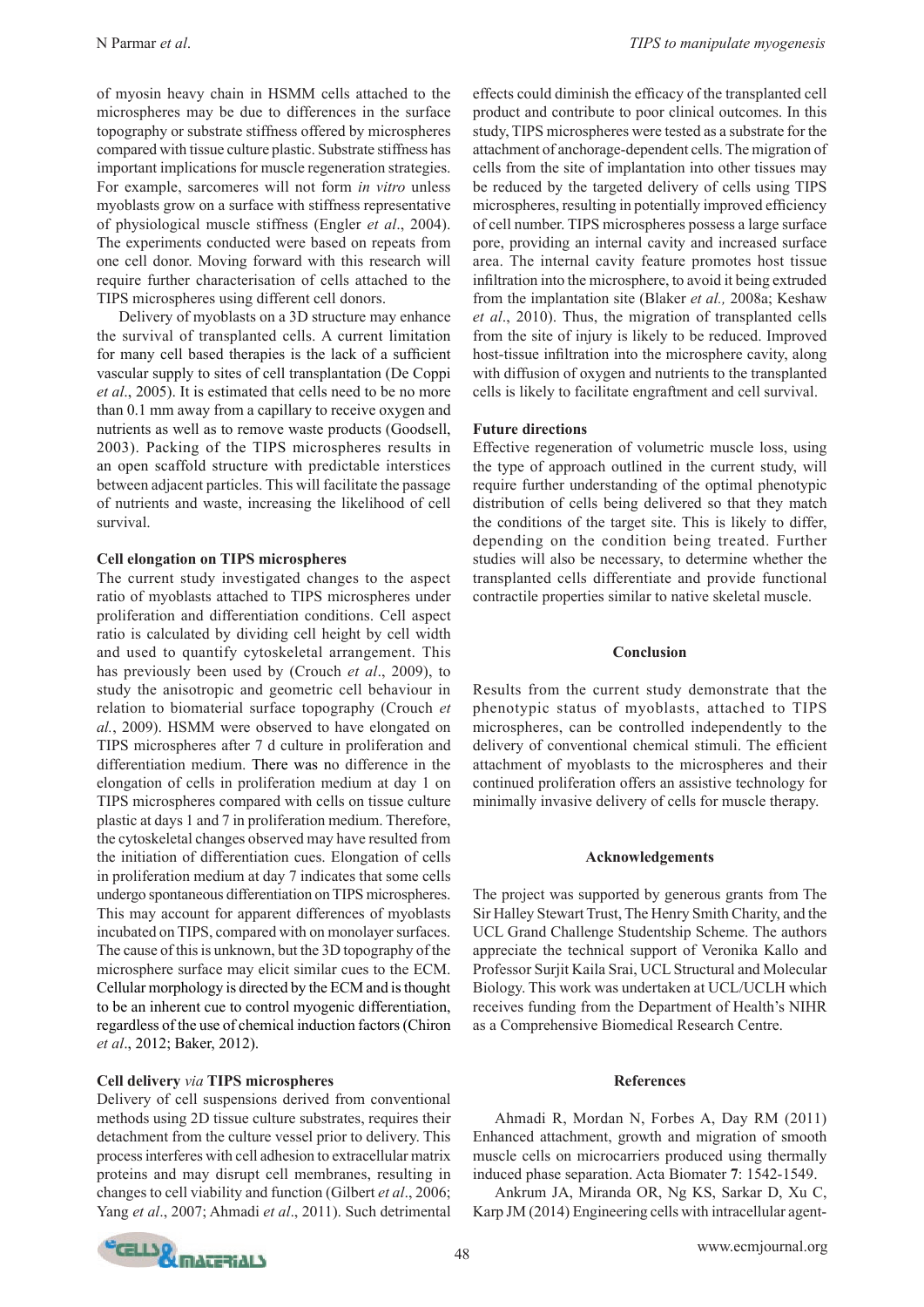loaded microparticles to control cell phenotype. Nat Protoc **9**: 233-245.

Baker BM, Chen CS (2012) Deconstructing the third dimension: how 3D culture microenvironments alter cellular cues. J Cell Sci **125**: 3015-3024.

Blaker JJ, Knowles JC, Day RM (2008a) Novel fabrication techniques to produce microspheres by thermally induced phase separation for tissue engineering and drug delivery. Acta Biomater **4**: 264-272.

Blaker JJ, Pratten J, Ready D, Knowles JC, Forbes A, Day RM (2008b) Assessment of antimicrobial microspheres as a prospective novel treatment targeted towards the repair of perianal fistulae. Aliment Pharmacol Ther **28**: 614-622.

Chang W, Lim S, Song H, Lee S, Song BW, Jang Y, Chung N, Hwang KC (2007) *In vitro* Expansion of mesenchymal stem cells using 3-D matrix derived from cardiac fibroblast. Tissue Engineering and Regenerative Medicine **4**: 370-375.

Chiron S, Tomczak C, Duperray A, Laine J, Bonne G, Eder A, Hansen A, Eschenhagen T, Verdier C, Coirault C (2012) Complex interactions between human myoblasts and the surrounding 3D fibrin-based matrix. PLoS One **7**: e36173. doi: 10.1371 /journal.pone.0036173.

Costa ML (2014) Cytoskeleton and adhesion in myogenesis. ISRN Developmental Biology **2014**: Article ID 713631, 15 pages, 2014. doi:10.1155/2014/713631.

Crouch AS, Miller D, Luebke KJ, Hu W (2009) Correlation of anisotropic cell behaviors with topographic aspect ratio. Biomaterials **30**: 1560-1567.

De Coppi P, Delo D, Farrugia L, Udompanyanan K, Yoo JJ, Nomi M, Atala A, Soker S (2005) Angiogenic genemodified muscle cells for enhancement of tissue formation. Tissue Eng **11**: 1034-1044.

Engler AJ, Griffin MA, Sen S, Bonnemann CG, Sweeney HL, Discher DE (2004) Myotubes differentiate optimally on substrates with tissue-like stiffness: pathological implications for soft or stiff microenvironments. J Cell Biol **166**: 877-887.

Gilbert TW, Sellaro TL, Badylak SF (2006) Decellularization of tissues and organs. Biomaterials **27**: 3675-3683.

Goodsell DS (2003) The molecular perspective: VEGF and angiogenesis. Stem Cells **21**: 118-119.

Kang SW, Seo SW, Choi CY, Kim BS (2008) Porous poly(lactic-co-glycolic acid) microsphere as cell culture substrate and cell transplantation vehicle for adipose tissue engineering. Tissue Eng Part C Methods **14**: 25-34.

Keshaw H, Thapar N, Burns AJ, Mordan N, Knowles JC, Forbes A, Day RM (2010) Microporous collagen spheres produced *via* thermally induced phase separation for tissue regeneration. Acta Biomater **6**: 1158-1156.

Kilian KA, Bugarija B, Lahn BT, Mrksich M (2010) Geometric cues for directing the differentiation of mesenchymal stem cells. Proc Natl Acad Sci U S A **107**: 4872-4877.

Knight T, Basu J, Rivera EA, Spencer T, Jain D, Payne R (2013) Fabrication of a multi-layer three-dimensional scaffold with controlled porous micro-architecture for application in small intestine tissue engineering. Cell Adh Migr **7**: 267-274.

Lawson MA, Purslow PP (2000) Differentiation of myoblasts in serum-free media: effects of modified media are cell line-specific. Cells Tissues Organs **167**: 130-137.

Pavlath GK (1996) Isolation, purification, and growth of human skeletal muscle cells. Methods Mol Med **2**: 307- 317.

Przewozniak M, Czaplicka I, Czerwinska AM, Markowska-Zagrajek A, Moraczewski J, Streminska W, Janczyk-Ilach K, Ciemerych MA, Brzoska E (2013) Adhesion proteins – an impact on skeletal myoblast differentiation. PLoS One **8**: e61760. doi: 10.1371/journal. pone.0061760.

Schwander M, Leu M, Stumm M, Dorchies OM, Ruegg UT, Schittny J, Muller U (2003) Beta1 integrins regulate myoblast fusion and sarcomere assembly. Dev Cell **4**: 673-685.

Sekiya EJ, Forte A, Kuhn TI, Janz F, Bydlowski SP, Alves A (2012) Establishing a stem cell culture laboratory for clinical trials. Rev Bras Hematol Hemoter **34**: 236-241.

Smith IO, Liu XH, Smith LA, Ma PX (2009) Nanostructured polymer scaffolds for tissue engineering and regenerative medicine. Wiley Interdiscip Rev Nanomed Nanobiotechnol **1**: 226-236.

Wei G, Ma PX (2008) Nanostructured biomaterials for regeneration. Adv Funct Mater **18**: 3566-3582.

Yang Y, Rossi FM, Putnins EE (2007) *Ex vivo* expansion of rat bone marrow mesenchymal stromal cells on microcarrier beads in spin culture. Biomaterials **28**: 3110-3120.

Yao L, Phan F, Li Y (2013) Collagen microsphere serving as a cell carrier supports oligodendrocyte progenitor cell growth and differentiation for neurite myelination *in vitro*. Stem Cell Res Ther **4**: 109.

Yeh TS, Hsu CC, Yang SC, Hsu MC, Liu JF (2014) Angelica Sinensis promotes myotube hypertrophy through the PI3K/Akt/mTOR pathway. BMC Complement Altern Med **14**: 144.

Yoshida N, Yoshida S, Koishi K, Masuda K, Nabeshima Y (1998) Cell heterogeneity upon myogenic differentiation: down-regulation of MyoD and Myf-5 generates 'reserve cells'. J Cell Sci **111**: 769-779.

Zalin R (1972) Creatine kinase activity in cultures of differentiating myoblasts. Biochem J **130**: 79P.

## **Discussion with Reviewers**

**S. Richardson:** The authors highlight that the TIPS microspheres have an internal cavity, which they suggest would promote host tissue infiltration. Can the authors speculate as to whether the cavity will influence local adhered cell phenotype compared to cells on the outer surface, possibly due to differences in cell density or local cell-cell interactions?

**Authors:** To date, this specific area has not been studied in terms of the phenotypic status of the attached cells. This unknown may cause induced differentiation of cells which are likely to be in closer proximity to each other. However, as the cells are likely to be seeded as a monolayer in the cavity the cells are likely to be exposed to similar local cell-cell interactions as on the outer layer.